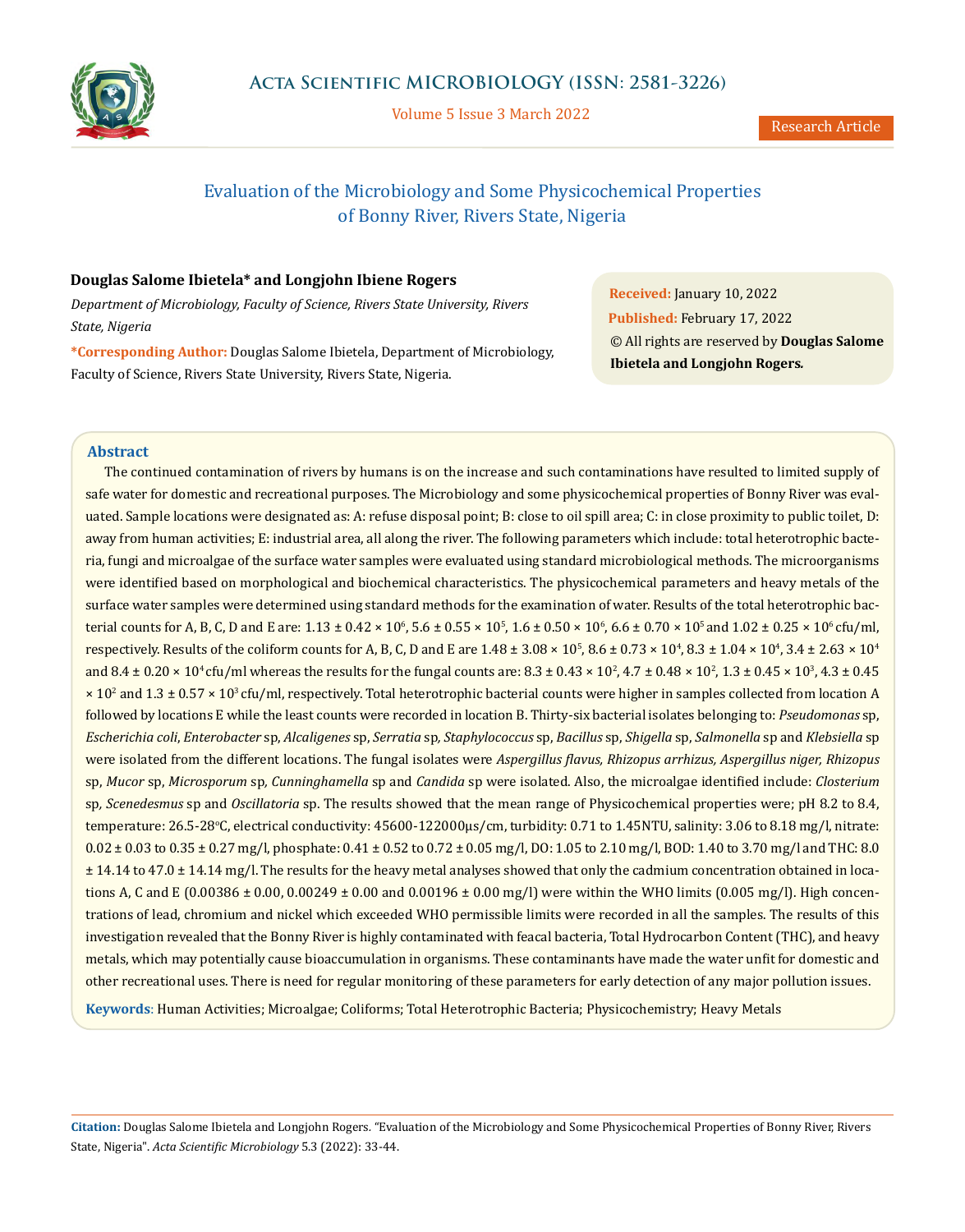### **Introduction**

Water resources are of utmost importance and play very important roles in the sustenance of life in various environments  $[1]$ . Akpan and Ajayi [2] described water as a liquid which is needed for metabolism by living things; it is also required for food processing, nourishment of the body, and economic development through its downstream applications. Even though water is abundant on earth, the quality of these water sources is of great concern because its quality is dependent on: natural, human activities, geographical and environmental factors  $[3]$ . Water quality is defined by its physical, chemical and biological properties, depending on its end use.

The worldwide degradation of surface water has resulted in decreasing water availability for different specific uses  $[4]$ . Biological, chemical and sediment deposits in the rivers have resulted in high levels of pollutant [5]. The United Nations estimated that the wastewater produced globally per annum is about  $1500 \text{ km}^3$  [6] and about 70% of the industrial wastewater including the 80% of domestic wastewater from developing countries especially Africa are deposited untreated into the rivers, lakes and coastal areas, polluting existing water supplies [7]. It was estimated that about 28.4 billion US Dollars (5% GDP) annually is lost in Africa due to lack of good water quality [7]. In Africa, the deteriorating water quality has resulted in approximately 3.5 million deaths since the year 2005 [8].

Water availability and quality are of critical concerns due to its importance to humans [9]. High water treatment costs, degradation of the ecosystem and increased production costs (agricultural, industrial and tourism) have been proven to be on the rise in Africa due to deteriorating water quality  $[7]$ . Coastal communities of Nigeria, especially the Niger Delta basin have experienced great environmental deterioration and pollution resulting from human activities including: oil production processes, manufacturing operations, industrial and municipal discharges [10]. Industrialization, urbanization and municipal activities have contributed to the quantities of wastes generated which include: solid, liquid and gaseous emissions deposited in the environment that may result in the pollution of our environment  $[10]$ . Indiscriminate dumping of raw and untreated waste into surface water and also low quality of health in this region are the results of lack of awareness of proper hygiene practices, contamination of the beaches by washing and bathing, and discharge of waste around the shoreline; is common

sights in these coastal communities  $[11]$ . The direct release of raw domestic and industrial waste water into the rivers could lead to microbial pollution and impact negatively on the nutrient concentration of the water, destruction of spawning grounds for aquatic organisms and degradation of water quality [11]. Aquatic pollution can occur when the self-purifying powers of water are unable to remove the materials introduced into it and these problems of water pollution which range from chemical, biological, physical to geological effects could lead to public health hazards caused by pathogenic organisms and toxic chemicals [12].

Microorganisms are resident flora of all ecosystems, but microbiological contamination with feacal bacteria due to human activities is considered to be a critical issue for surface waters  $[13]$ . Assessment of surface and groundwater quality continues to be of great public interest in the developed world. There is a great need for monitoring water quality  $[14]$ ; therefore, the assessment for the presence of pathogenic bacteria in water represents a major concern for human and animal health protection [15]. Most enteric pathogens are transmitted from agricultural waste, soil, waste water, and sediments [16].

Other environmental pollutants are trace metals which occurs in water bodies and may be due to anthropogenic and natural sources [17]. Chemical weathering of minerals and soil leaching are the major natural sources of metals in water. Human sources involve domestic and industrial waste water, surface run off, urban storm water, mining of activities, landfill leachate and gaseous emissions [17]. The presence of these trace metals in surface water has resulted in great concerns on their effects on animals and plants, especially at high concentrations which could lead to death of the organisms [18].

The Bonny River is one of most industrialized rivers in the continental rivers in Rivers [19]. Bonny Island is described as a semiurban area in the Niger Delta region. Due to its rich historical and cultural past, it is recognized as one of the fastest growing urban centers with great significance as the hub of oil and gas export facilities due to its location [19]. The Bonny/New Calabar River Estuary has faced substantial increases in the industrial and agricultural development over the past four decades with attendant population growth. Apparently, these activities have resulted in the direct discharge of organic and inorganic substances including

**Citation:** Douglas Salome Ibietela and Longjohn Rogers*.* "Evaluation of the Microbiology and Some Physicochemical Properties of Bonny River, Rivers State, Nigeria". *Acta Scientific Microbiology* 5.3 (2022): 33-44.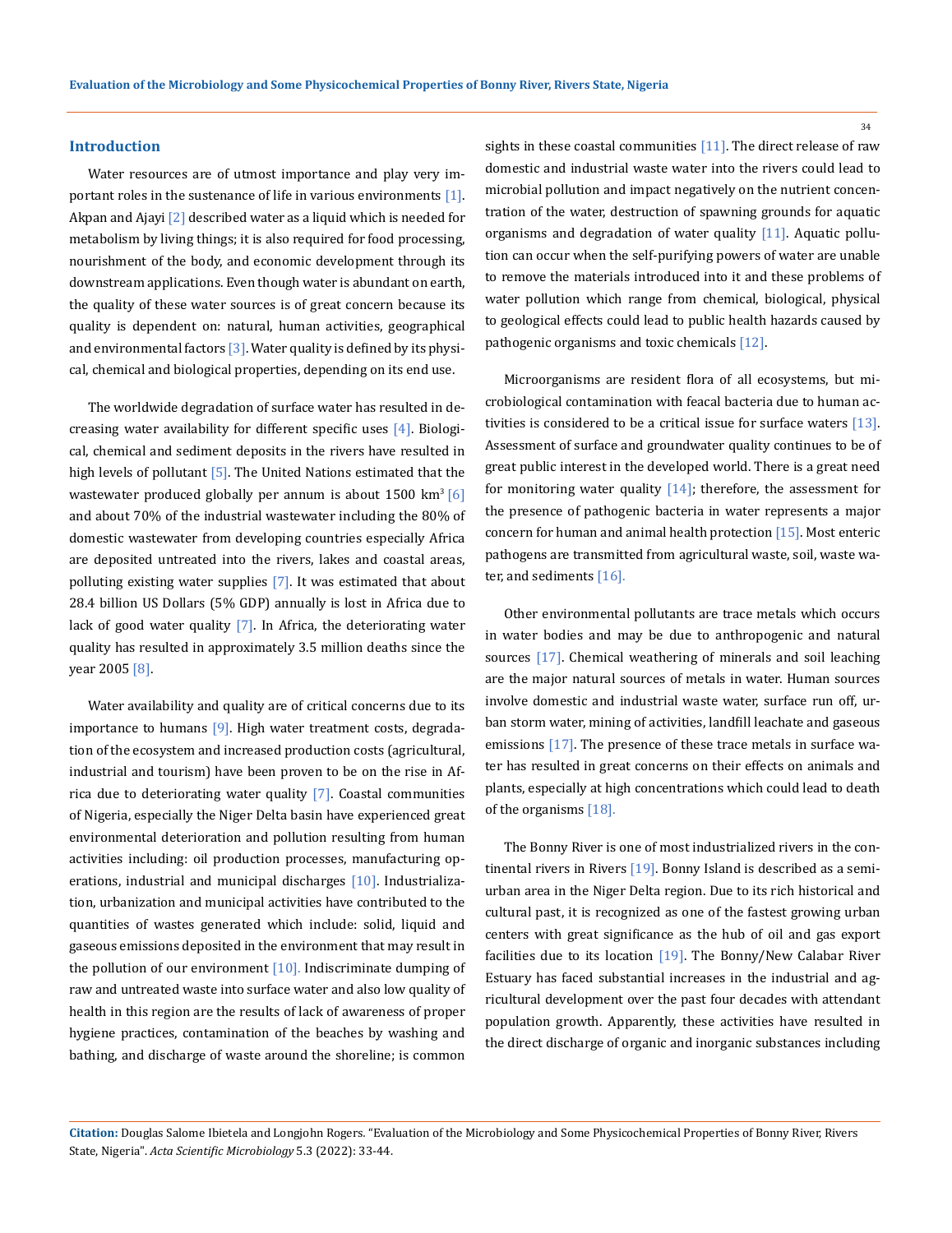crude oil and refined products through normal operations (as effluents), operational failures, sabotage to facilities and release into the adjoining water bodies  $[10]$ . The aim of this study was to evaluate the microbiological and the physicochemical properties of the Bonny River as a result of anthropogenic activities. Findings of the study would provide empirical data for companies evaluating the impact of their activities on the Bonny River.

# **Materials and Methods**

### **Description of study area**

The study area was the Bonny River also known as the New Calabar River Estuary  $[10]$ . The Bonny River is a 127 km long tidal estuary and lies on the eastern flank of the Niger Delta between latitudes 4.25°and 4.50°N and longitudes 7.00° and 7.15°E (Figure a). Bonny is the Local Government headquarters of Bonny Local Government Area of Rivers State. It is the largest of the Niger Delta network of rivers and creeks emptying into the Atlantic Ocean and is also the most environmentally stressed due to intense oil and gas exploitation and production activities  $[20]$ . The estuary is characterized by a broad belt of mangrove swamps, which are bordered on the seaward side by sandy barrier islands, and receives an influx of sea water for the majority of the year. The depth varies between 2 m inland and 50 m at the point of discharge into the Atlantic Ocean [21]. Some of the anthropogenic or human activities which is carried out on the water body include: fishing, transportation of humans, petroleum products, recreation, disposal of wastes, including washing activities and dredging. In the study area, five sampling locations were considered, and these locations were designated as A, B, C, D and E representing water samples from: waste disposal points, oil spill area, public toilet area, points away from human activities (control) and industrial area, respectively. The map of the Bonny River is presented in figure 1, while the GPS coordinates of the locations under study are presented in table 1.



**Figure a:** Map of Bonny River (the area indicated with arrow represent the river under study).

**Citation:** Douglas Salome Ibietela and Longjohn Rogers*.* "Evaluation of the Microbiology and Some Physicochemical Properties of Bonny River, Rivers State, Nigeria". *Acta Scientific Microbiology* 5.3 (2022): 33-44.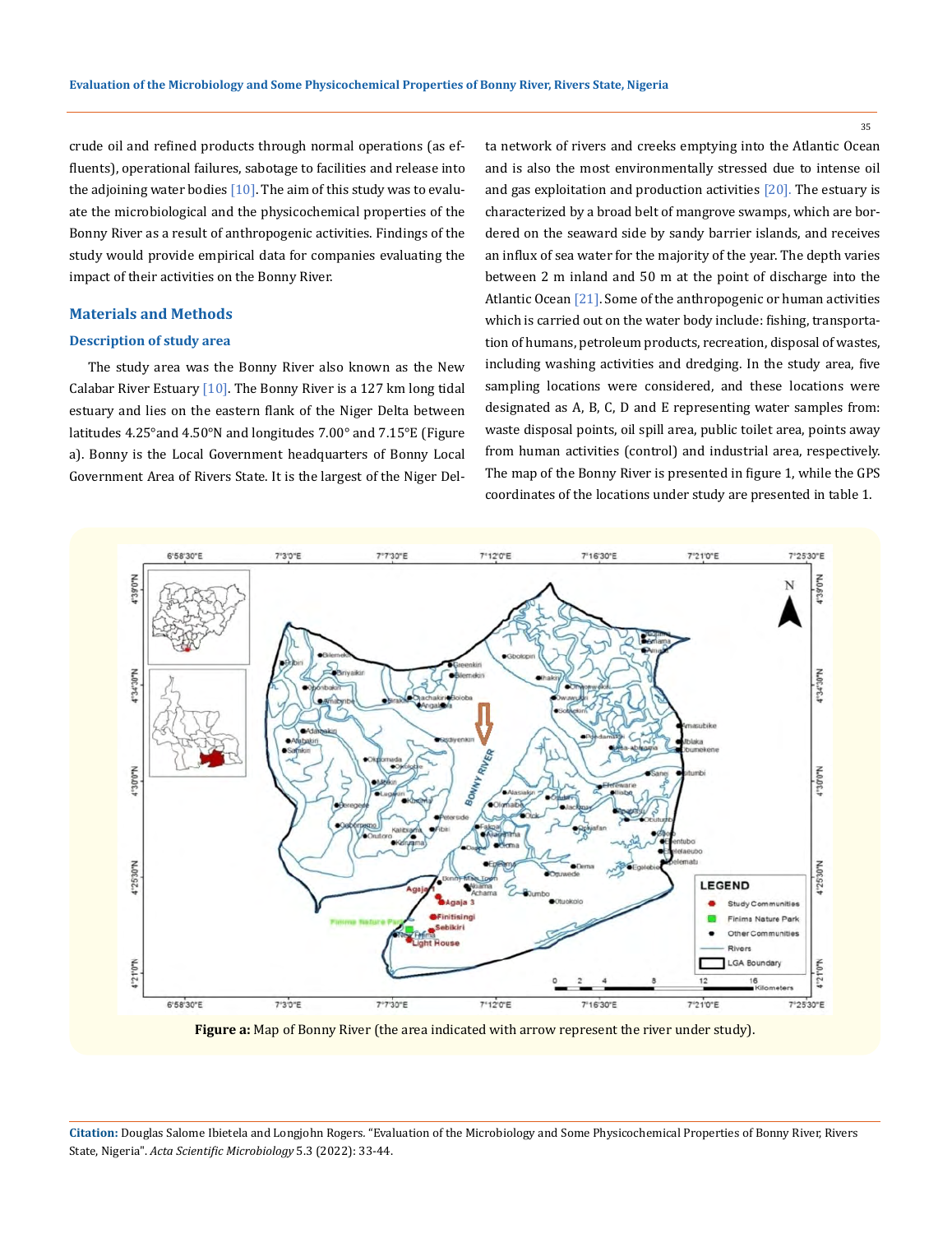| <b>Locations</b> | <b>Coordinates</b>               |  |  |  |  |  |
|------------------|----------------------------------|--|--|--|--|--|
| А                | 4º26'56.1148N, 7º10'18.01452'E   |  |  |  |  |  |
| B                | 4º26'55.00428"N, 7º10'19.60932'E |  |  |  |  |  |
|                  | 4º26'53.18844'N, 7º10'16.00752E  |  |  |  |  |  |
|                  | 4º27'60.7104'N, 7º10'70.08384E   |  |  |  |  |  |
| E                | 4º25'37.21872'N, 7º9'25.39116'E  |  |  |  |  |  |

**Table 1:** Global Positioning System (GPS) Coordinates of the

### Locations.

Key: A: Waste disposal point; B: Oil spill Area; C: Public Toilet Area, D: Away from human activities; E: Industrial Area.

#### **Sample collection**

Surface water samples from the selected locations were collected into sterile bottles once every week in the morning (between 8-9 AM) for a period of one month. Samples were collected a few meters apart, bulked together to form composite. Samples collected were immediately transported in flasks containing ice blocks to the Microbiology Laboratory, Rivers State University, Port Harcourt, Rivers State, Nigeria, for immediate analysis. A total of 20 water samples were collected during the period of investigation.

#### **Microbiological analysis**

# **Enumeration and isolation of total heterotrophic bacterial count**

The total heterotrophic bacterial populations of the various samples were enumerated using standard microbiological methods [22]. In this method, ten-fold serial dilutions of the water samples were carried out and this was done in the following manner; nine millilitres (9ml) of the normal saline were transferred into test tubes, stoppered with cotton wool and sterilized by autoclaving at 121℃ for 15Psi for 15 minutes. After sterilization, 1ml was withdrawn with the aid of a sterile 1ml pipette from the sample and transferred into sterile normal saline in test tube to make a dilution of 1:10 (i.e.,  $10^{-1}$ ). Subsequent tenfold serial dilution was carried out until  $10^{-4}$ . Aliquots from the  $10^{-3}$  and  $10^{-4}$  dilutions were transferred into the center of freshly prepared nutrient agar (NA) plates in duplicates and spread gently with sterile bent glass rod and incubated at 37℃ for 24-48 hours. After incubation, plates were observed for growth. The colonies that grew in the respective plates for the different samples were counted and recorded. This was used in enumerating the bacterial population while distinct colonies on plates were sub-cultured and purified by streaking carefully on freshly prepared NA plates. Pure isolates obtained were stored in bijou bottles containing agar slant and refrigerated at 4<sup>o</sup> C for further analysis.

# **Enumeration and isolation of coliforms**

Coliform count was enumerated by transferring aliquot (0.1 ml) of 10<sup>-3</sup> dilution into Eosin Methylene Blue Agar (EMB) plates in duplicate. Plates were spread evenly using sterile bent glass rod and were incubated at 37°C for 24-48 hours. After incubation, plates were observed for growth. The colonies in the respective plates for the different samples were counted and recorded. This was used in enumerating the coliform population while distinct colonies on plates were sub-cultured and purified by streaking carefully on freshly prepared NA plates. Pure isolates obtained were stored in bijou bottles containing agar slant and refrigerated at  $4^{\circ}$ C for further analyses [23,24].

## **Enumeration, isolation and identification of fungi**

The fungal load in the water samples were enumerated by transferring  $0.1$ ml of  $10^{-2}$  dilution into freshly prepared Sabouraud Dextrose Agar (SDA) plates in duplicate. Plates were spread evenly and incubated at 25°C for 3-5 days. After incubation, plates were observed for growth. The colonies in the respective plates for the different samples were counted and recorded. This was used in enumerating the fungal population while distinct colonies on the plates were sub-cultured on freshly prepared SDA plates. Pure fungal isolates obtained were characterized culturally and microscopically. The cultural characteristics examined included: colour, shape, size, spore type and texture while the microscopic characterization was done by transferring fungal spores or piece of mycelium on clean microscope slide containing a drop of lactophenol cotton blue stain, slides were covered with cover slip and were viewed under the microscope at  $x10$  and  $x40$  magnification [25]. Fungal identity was confirmed by referencing fungal characteristics with those recorded in the fungal Identification Manual [26].

#### **Characterization of microalgae in water samples**

This was done by viewing water samples under a light microscope; the microalgae in the samples were identified. After vigorously shaking water samples, they were put into Petri dishes, where a drop of the sample was taken out and transferred to the surface of a sterile grease-free glass slide using a Pasteur pipette.

**Citation:** Douglas Salome Ibietela and Longjohn Rogers*.* "Evaluation of the Microbiology and Some Physicochemical Properties of Bonny River, Rivers State, Nigeria". *Acta Scientific Microbiology* 5.3 (2022): 33-44.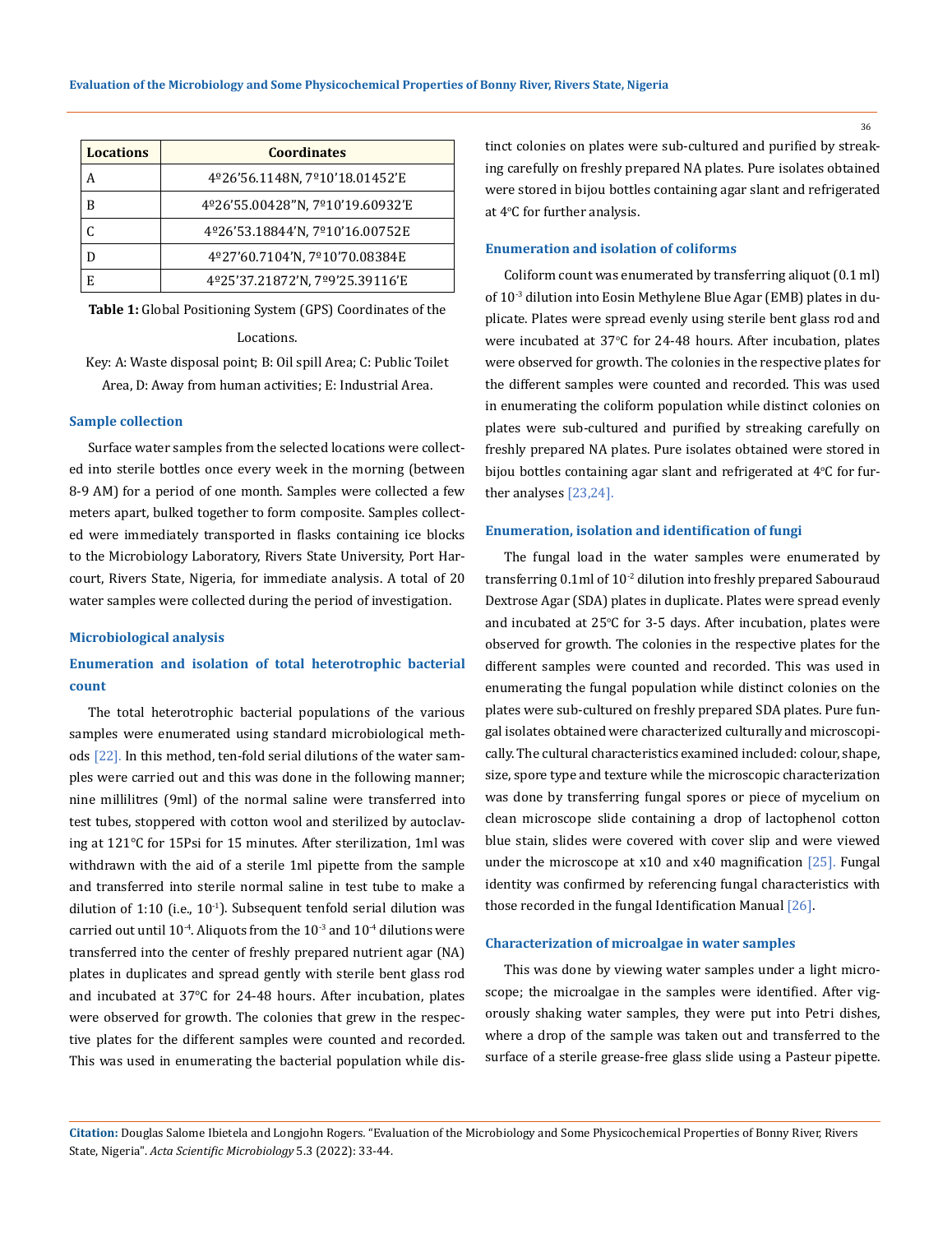The slide was then covered with a clean cover slip and observed with the x10 and x40 objective lenses under a light microscope. The microalgae were recognized by comparing the morphological features observed under the microscope to those found in Algae biology [27].

#### **Identification of bacterial isolates**

Cultural and biochemical identification techniques were used to identify the bacterial isolates. Color, size, texture, shape, and elevation of the colony were among the cultural methods considered, while biochemical methods include: Methyl red test, Voges-Proskaeur test (MR-VP), indole, catalase, oxidase, motility, citrate utilization, and fermentation of glucose, mannitol, sucrose, and lactose. Cheesbrough  $[28]$  biochemical assays were carried out exactly as he specified. Bergy's Manual of Determinative Bacteriology [29] and the Automated Biological Identification System (ABIS) were used to identify isolates.

# **Physicochemical parameters of water samples**

The Physicochemical parameters of the water investigated were; temperature, pH, turbidity, electrical conductivity, Phosphate, Nitrate, Salinity, Dissolved Oxygen (DO), Biochemical Oxygen Demand (BOD) and Total Hydrocarbon content. Temperature was taken *in-situ* at the sampling point using mercury in glass thermometer, graduated in degree centigrade  $(^{0}C)$ . pH was measured using a pH meter D46 (pH/MV/OC meter). The analysis was done based on the method of APHA [30].

Using atomic absorption spectroscopy, heavy metals including: Lead (Pb), Cadmium (Cd), Chromium (Cr), and Nickel (Ni) in water samples were analyzed, after digestion of water sample [31].

#### **Statistical analysis**

SPSS was used to calculate the mean and standard deviations of the microbiological counts and physicochemical characteristics (version 26). The Duncan test was used to segregate means in regions where there were significant differences at 95 percent confidence intervals, and the ANOVA was performed to assess for significant differences.

# **Results**

Table 2 showed the total heterotrophic bacterial counts, total coliform counts, and total fungal counts of water samples collected from various sites. The sites: A, B, C, D, and E had total heterotrophic bacterial counts of:  $1.1 \pm 0.42 \times 10^6$ ,  $5.6 \pm 0.55 \times 10^5$ ,  $1.6 \pm 0.50$  $\times$  10<sup>6</sup>, 6.6 ± 0.70  $\times$  10<sup>5</sup> and 1.0 ± 0.25  $\times$  10<sup>6</sup> cfu/ml, respectively. The coliform counts for A, B, C, D, and E are  $1.5 \pm 3.08 \times 10^5$ ,  $8.6 \pm 0.73$  $\times$  10<sup>4</sup>, 8.3 ± 1.04  $\times$  10<sup>4</sup>, 3.4 ± 2.63  $\times$  10<sup>4</sup> and 8.4 ± 0.20  $\times$  10<sup>4</sup> cfu/ml whereas the total fungal counts were:  $8.3 \pm 0.43 \times 10^2$ ,  $4.7 \pm 0.48 \times$  $10^2$ ,  $1.3 \pm 0.45 \times 10^3$ ,  $4.3 \pm 0.45 \times 10^2 \pm 0.45$  and  $1.3 \pm 0.57 \times 10^3$  cfu/ ml, respectively. The highest total heterotrophic bacterial counts were found in samples taken from location A, followed by location E, while the lowest counts were found in samples collected from location B.

| <b>Location</b> | <b>Total heterotrophic Bacteria</b> | <b>Total coliform</b>         | <b>Total fungi</b>            |  |
|-----------------|-------------------------------------|-------------------------------|-------------------------------|--|
| A               | $1.1 \pm 0.42 \times 10^{6a}$       | $1.5 \pm 3.08 \times 10^{5a}$ | $8.3 \pm 0.43 \times 10^{2a}$ |  |
| B               | $5.6 \pm 0.55 \times 10^{5a}$       | $8.6 \pm 0.73 \times 10^{4a}$ | $4.7 \pm 0.48 \times 10^{2a}$ |  |
| C               | $1.6 \pm 0.50 \times 10^{6a}$       | $8.3 \pm 1.04 \times 10^{4a}$ | $1.3 \pm 0.45 \times 10^{3a}$ |  |
| D               | $6.6 \pm 0.70 \times 10^{5a}$       | $3.4 \pm 2.63 \times 10^{4a}$ | $4.3 \pm 0.45 \times 10^{2a}$ |  |
| E               | $1.0 \pm 0.25 \times 10^{6a}$       | $8.4 \pm 0.20 \times 10^{4a}$ | $1.3 \pm 0.57 \times 10^{3a}$ |  |

**Table 2:** Microbial Counts of the Various Locations (cfu/ml).

\*Mean with same superscript down the column show no significant difference ( $P \le 0.05$ ).

Key: A: Waste disposal point; B: Oil spill Area; C: Public Toilet Area, D: Away from human activities (control); E: Industrial Area.

Thirty-six bacterial isolates belonging to: *Pseudomonas* sp, *Escherichia coli*, *Enterobacter* sp, *Alcaligenes* sp, *Serratia* sp*, Staphylococcus* sp, *Bacillus* sp, *Shigella* sp, *Salmonella* sp and *Klebsiella* sp were isolated from the sites. The distribution of the bacterial isolates is as follows: *Pseudomonas* sp 11.11%, *Escherichia coli* 16.67%, *Enterobacter* sp 8.33%, *Alcaligenes* sp 8.33%, *Serratia* sp 2.78%, *Staphylococcus* sp 13.89%, *Bacillus* sp 22.22%, *Shigella* sp 5.56%, *Salmonella* sp 2.78% and *Klebsiella* sp 8.33% (Figure 1). *Bacillus, Escherichia coli, Staphylococcus and Pseudomonas* spp were more frequent and were identified from all samples. The frequency of occurrence of bacterial isolates showed that *Bacillus* sp were the most predominant bacterial isolates followed by *Escherichia coli* and *Staphylococcus* spp was the third most dominant isolates.

**Citation:** Douglas Salome Ibietela and Longjohn Rogers*.* "Evaluation of the Microbiology and Some Physicochemical Properties of Bonny River, Rivers State, Nigeria". *Acta Scientific Microbiology* 5.3 (2022): 33-44.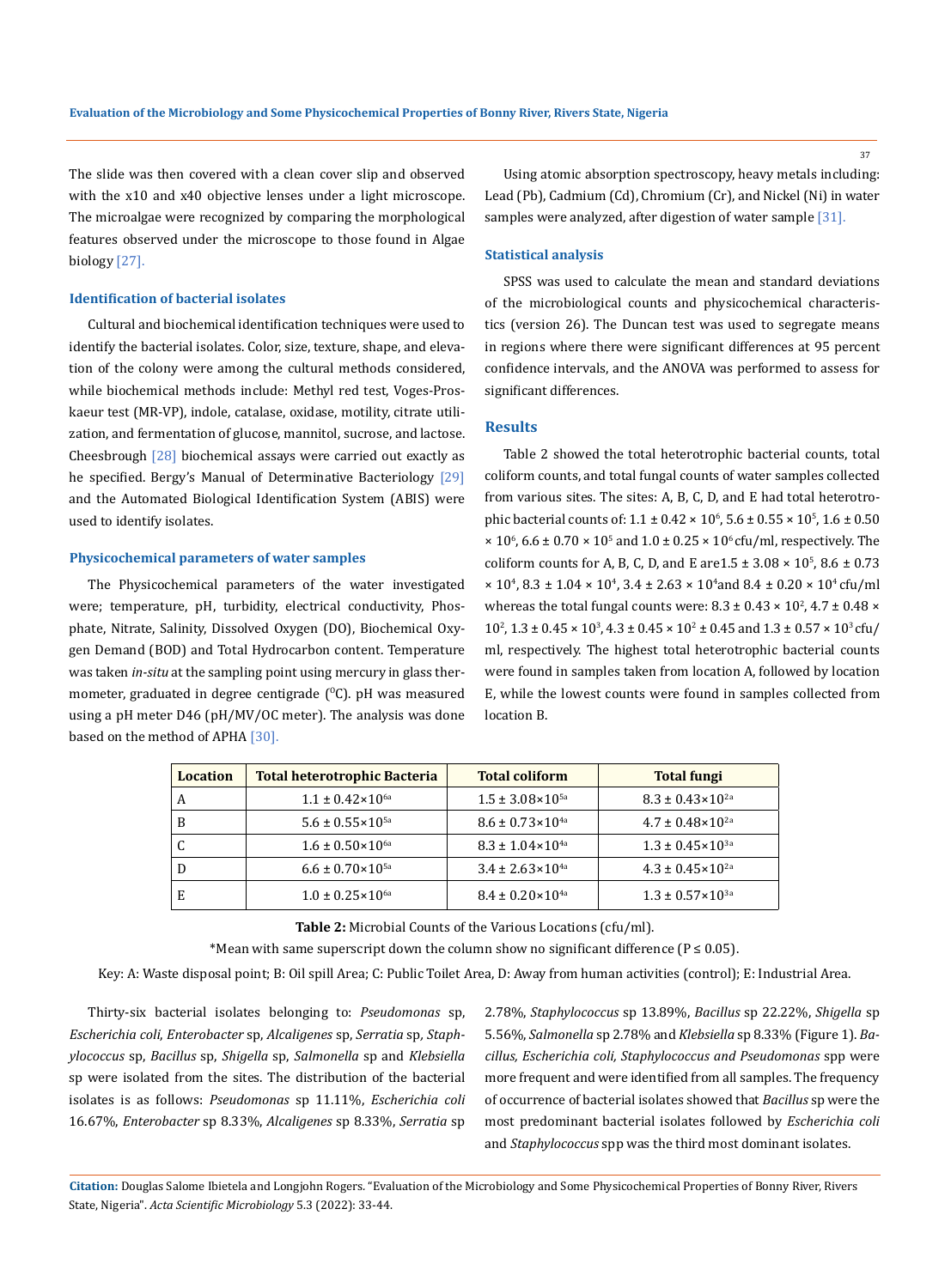Fungal isolates identified were; *Aspergillus flavus, Rhizopus arrhizus, Aspergillus niger, Rhizopus* sp, *Mucor* sp, *Microsporum* sp*, Cunninghamella* sp and *Candida* sp. Similar to the bacterial distribution, the distribution of the fungal isolates was not uniform, as some isolates like *A. niger* were the most dominant fungal isolate and the most frequently isolated fungal isolate. Percentage occurrence of the fungal isolates were; *Aspergillus flavus* 11.5%, *Rhizopus arrhizus* 7.7%, *Aspergillus niger* 30.8%*, Rhizopus* sp 7.7%, *Mucor* sp 11.5%, *Microsporum* sp 11.5%*, Cunninghamella* sp 11.5% and *Candida* sp 7.7% (Figure 2).

Results of the microalgae identified showed that they belong to: *Closterium* sp*, Scenedesmus* sp and *Oscillatoria* sp. The results of distribution of microalgae showed that *Oscillatoria* sp was the most dominant isolate and it was isolated in location A, B and C, while *Closterium* and *Scenedesmus* spp were rarely isolated in all locations.



**Figure 1:** Frequency of occurrence of Bacterial Isolates.



**Figure 2:** Frequency of occurrence of Fungal Isolates.

# **Physicochemical parameters**

Results of the physicochemical parameters of the water samples analyzed are shown in Table 3. Results showed that the values of Physicochemical properties ranged from : pH, 8.2 to 8.4 with a mean of 8.3  $\pm$  0.20, Temperature, 26.5 to 28°C with a mean of  $27.0 \pm 1.1$ °C, Electrical conductivity, 45600 to $122000$   $\mu$ S/cm with a mean of 69720.00 ± 39533.90 µS/cm, Turbidity, 0.71 to 1.45 NTU with a mean of  $1.13 \pm 0.76$  NTU, Salinity, 3.06 to 8.18 mg/l with a mean of 5.04 ± 2.20 mg/l, Nitrate, 0.02 ± 0.03 to 0.35 ± 0.27 mg/l with a mean of  $0.09 \pm 0.16$  mg/l, Phosphate,  $0.41 \pm 0.52$  to  $0.72 \pm 0.16$ 0.05 mg/l with a mean of  $0.59 \pm 0.31$  mg/l, DO, 1.05 to 2.10 mg/l with a mean of  $1.35 \pm 0.44$ , BOD, 1.40 to 3.70 mg/l with a mean of 3.01 ± 0.87 mg/l and THC, 31.50 ± 38.89 to 47.0 ± 14.14 mg/l with a mean of  $37.90 \pm 24.19$  mg/l. The outcome additionally showed changes in the various boundaries across the samples in the different Locations. The most noteworthy pH was acquired in Location A followed by Location E. The phosphate concentrations were most elevated in location B (0.78  $\pm$  0.19). The DO was most elevated in location E which was essentially higher ( $P \le 0.05$ ) than those observed in locations A, B, C and D. The most noteworthy BOD was seen in location D and was significantly higher ( $P \le 0.05$ ) than the value observed in location A. Results of the THC of the samples across the locations were high:  $31.50 \pm 38.89$ ,  $47.0 \pm 14.14$ ,  $32.0 \pm 14.14$ 38.18, 8.0 ± 14.14 and 40.50 ± 28.99 mg/l for locations A, B, C and E, respectively. The highest hydrocarbon content of  $47.0 \pm 14.14$ mg/l was observed in location B which is close to the oil spill area. THC values obtained from locations A, B, C and E were significantly higher ( $P \le 0.05$ ) than values obtained in location D, which is the region away from human exercises (used as control).

The mean values of the heavy metal analyses done are shown in table 4. The mean Lead values ranged from  $0.06874 \pm 0.00$  to  $0.42841 \pm 0.00$  mg/L, location B has the highest while location D had the least. Cadmium mean values ranged from 0.00196 ± 0.00 to  $0.01517 \pm 0.00$  mg/L, highest in location B and lowest is in location D. Mean chromium values ranged from  $0.81673 \pm 0.00$  to  $2.41851 \pm$ 0.00 mg/L, highest concentration was observed in location C, while lowest in location D. Nickel mean values ranged from 0.17850 ± 0.00 to 1.16912  $\pm$  0.00 mg/L, with location B having the highest and D having the least.

#### **Discussion**

The microbiology and physicochemical parameters of the Bonny River, Rivers State, Nigeria, were studied. The total heterotro-

**Citation:** Douglas Salome Ibietela and Longjohn Rogers*.* "Evaluation of the Microbiology and Some Physicochemical Properties of Bonny River, Rivers State, Nigeria". *Acta Scientific Microbiology* 5.3 (2022): 33-44.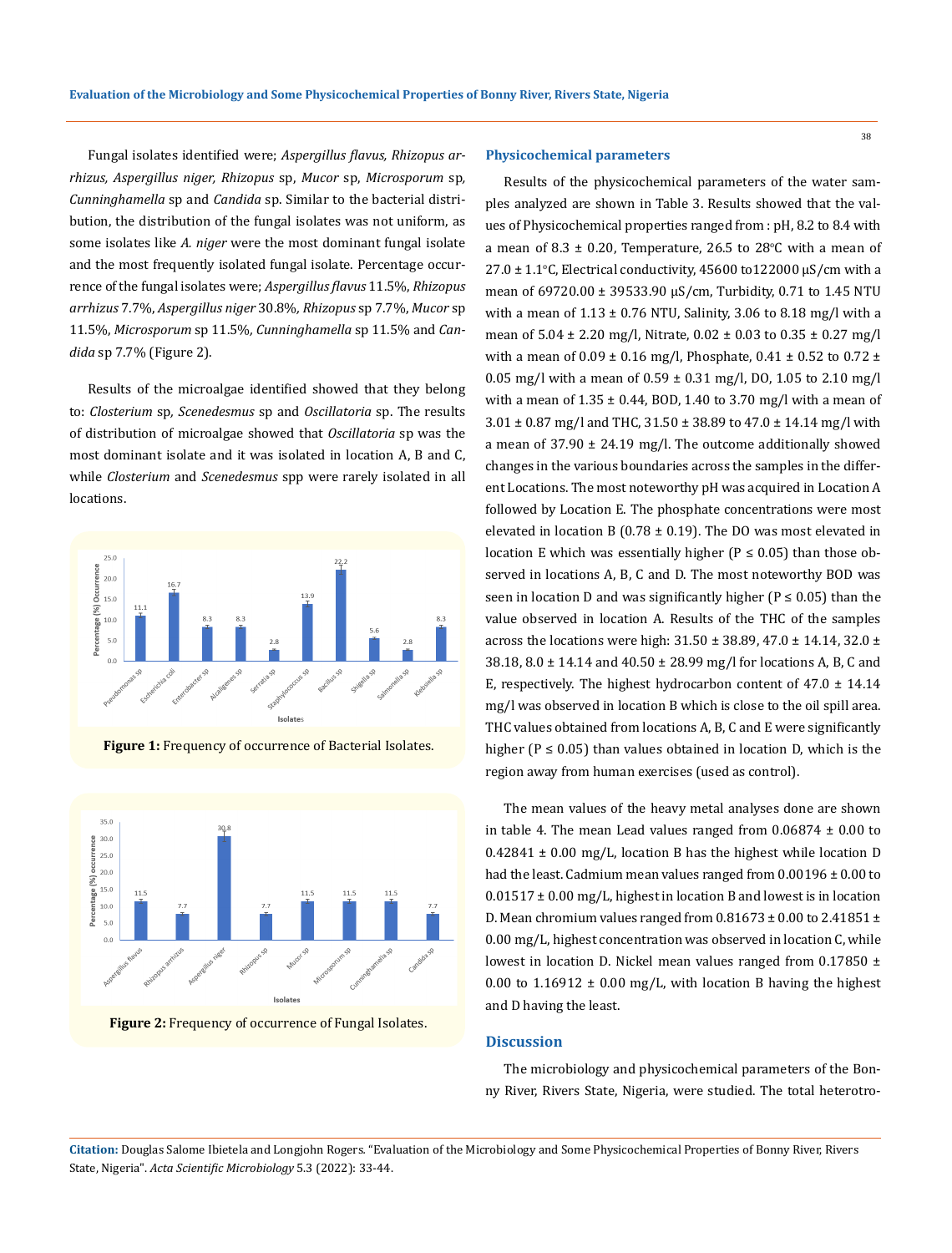| <b>Location</b> | pH                               | <b>Temperature</b>                                             | EC (µS/cm)                        | <b>Turbidity</b>             | <b>Salinity</b>               | <b>Nitrate</b>               | Phosphate                    |                              |                              | <b>BODs</b>        | <b>THC</b> |
|-----------------|----------------------------------|----------------------------------------------------------------|-----------------------------------|------------------------------|-------------------------------|------------------------------|------------------------------|------------------------------|------------------------------|--------------------|------------|
|                 |                                  | (C)                                                            |                                   | (NTU)                        | (mg/l)                        | (mg/l)                       | (mg/l)                       | DO(mg/l)                     | (mg/l)                       | (mg/l)             |            |
|                 |                                  | $27.0 \pm 0.00^{\circ}$                                        | $122000 \pm 48224.68^{\circ}$     | $1.45 \pm 1.60^{\text{ a}}$  | $8.18 \pm 3.23^{\mathrm{b}}$  | $0.02 \pm 0.03$ <sup>a</sup> | $0.59 \pm 0.22$ <sup>a</sup> | $1.20 \pm 0.14$ <sup>a</sup> | $3.20 \pm 0.14^{\mathrm{b}}$ | $31.50 \pm$        |            |
| A               | $8.42 \pm 0.01$ <sup>a</sup>     |                                                                |                                   |                              |                               |                              |                              |                              |                              | 38.89 <sup>a</sup> |            |
|                 | B<br>$8.34 \pm 0.05^{\text{a}}$  | $26.5 \pm 2.1^{\circ}$                                         | $57600 \pm 16122.04$ <sup>a</sup> | $1.36 \pm 0.64$ <sup>a</sup> | $3.86 \pm 1.08$ <sup>ab</sup> | $0.03 \pm 0.02$ <sup>a</sup> | $0.78 \pm 0.19^{\circ}$      | $1.05 \pm 0.07$ <sup>a</sup> | $3.40 \pm 0.141$             | $47.0 \pm$         |            |
|                 |                                  |                                                                |                                   |                              |                               |                              |                              |                              | bc                           | 14.14a             |            |
|                 |                                  |                                                                |                                   |                              |                               |                              |                              |                              | $32.0 \pm$                   |                    |            |
| C               | $8.34 \pm 0.03$ <sup>a</sup>     | $26.5 \pm 0.07$ <sup>a</sup>                                   | $79100 \pm 2969.85$ <sup>a</sup>  | $0.71 \pm 0.45$ <sup>a</sup> | 5.30 $\pm$ 0.20 <sup>ab</sup> | $0.03 \pm 0.03$ <sup>a</sup> | $0.41 \pm 0.52$ <sup>a</sup> | $1.20 \pm 0.28$ <sup>a</sup> | $3.35 \pm 0.21$ bc           | 38.18 <sup>a</sup> |            |
|                 | D<br>$8.31 \pm 0.00^{\text{ a}}$ | $28.0 \pm 1.4^{\text{a}}$<br>$44300 \pm 53881.54$ <sup>a</sup> |                                   | $0.93 \pm 0.88$ <sup>a</sup> | $4.84 \pm 0.97$ <sup>ab</sup> | $0.03 \pm 0.01^{\text{ a}}$  | $0.48 \pm 0.66^{\text{ a}}$  | $1.20 \pm 0.28$ <sup>a</sup> |                              | $8.0 \pm$          |            |
|                 |                                  |                                                                |                                   |                              |                               |                              |                              |                              | $3.70 \pm 0.00$ <sup>c</sup> | $14.14^{b}$        |            |
|                 |                                  | $27.0 \pm 1.4^{\text{a}}$                                      | $45600 \pm 13293.61^{\circ}$      | $1.23 \pm 0.71$ <sup>a</sup> | $3.06 \pm 0.89^{\text{a}}$    | $0.35 \pm 0.27$ <sup>a</sup> | $0.72 \pm 0.05$ <sup>a</sup> | $2.10 \pm 0.28^{\mathrm{b}}$ | $1.40 \pm 0.14$ <sup>a</sup> | $40.50 \pm$        |            |
| E               | $8.29 \pm 0.60^{\text{ a}}$      |                                                                |                                   |                              |                               |                              |                              |                              |                              | 28.99a             |            |
| <b>WHO</b>      |                                  |                                                                |                                   |                              |                               |                              |                              |                              |                              |                    |            |
| (2011)          | $6.5 - 8.5$                      | $26 - 28$ <sup>o</sup> C                                       | $1000 \mu S/cm$                   | 5 NTU                        |                               | $10 \text{ mg/l}$            |                              | $7.5 \text{ mg/l}$           | $15 \text{ mg/l}$            | 10                 |            |

**Table 3:** Physicochemical Parameters of the Various Locations.

Key: A: Waste disposal point; B: Oil spill Area; C: Public Toilet Area, D: Away from human activities; E: Industrial Area.

\*Means with similar superscript down the column show no significant difference ( $P \le 0.05$ ).

| <b>Samples</b> |                    |                    |                    | D                  |                    | <b>WHO Limit</b> |
|----------------|--------------------|--------------------|--------------------|--------------------|--------------------|------------------|
| $Pb$ (mg/l)    | $0.17142 \pm 0.00$ | $0.42841 \pm 0.00$ | $0.10186 \pm 0.00$ | $0.06874 \pm 0.00$ | $0.26113 \pm 0.00$ | 0.01             |
| Cd (mg/l)      | $0.00386 \pm 0.00$ | $0.01517 \pm 0.00$ | $0.00249 \pm 0.00$ | $0.00196 \pm 0.00$ | $0.00831 \pm 0.00$ | 0.005            |
| $Cr$ (mg/l)    | $1.84371 \pm 0.00$ | $1.00345 \pm 0.00$ | $2.41851 \pm 0.00$ | $0.81673 \pm 0.00$ | $1.34168 \pm 0.00$ | 0.1              |
| Ni (mg/l)      | $0.36498 \pm 0.00$ | $1.16912 \pm 0.00$ | $0.96744 \pm 0.00$ | $0.17850 \pm 0.00$ | $0.52491 \pm 0.00$ | 0.1              |

**Table 4**: Heavy Metal Analysis of the Water Samples from the Locations.

Key: A: Waste disposal point; B: Oil spill Area; C: Public Toilet Area, D: Away from human activities; E: Industrial Area.

phic bacterial counts and the coliform bacterial counts in all the water samples were very high and exceed WHO recommended limits. The WHO recommended limits for total heterotrophic and coliform bacterial counts in surface water is 10 cfu/ml and  $0 - 10$  coliforms/100ml of water [32]. The significant bacterial counts seen in site A may be due to the large number of different forms of residential garbage dumped in this area of the river. In this location, wastes such as domestic and other produced wastes are disposed of. Similarly, the second-highest bacterial load at position E may be due to wastes created by industry and other pollutants dumped there. The lowest bacterial count was found in location B, which might be related to the presence of limiting factors such as oils and other chemicals that may have prevented the growth of some species. Furthermore, the high bacteria counts seen at location C might be ascribed to microbial communities of faecal and other wastes, such as the entry of raw or untreated human wastes, especially when a public toilet is located nearby. The high microbial load observed in these locations might be due to the different anthropogenic activities going on around the river. Human activities such as: washing, bathing, direct disposal of untreated faeces or faecal materials and other untreated domestic wastes into water bodies contaminate water and make it unfit for human use.

39

The highest coliform levels were found in Location A, followed by B and E, while the lowest coliform counts were found in location D. The presence of wastes might explain the volatility and increased coliform counts in these locations. Faecal contamination of water has been reported to cause wide range of diseases such as cholera, typhoid, bacteria dysentery, and minor respiratory sicknesses [33]. Despite the variations in microbial loads across the different locations, there was no significant difference ( $P \le 0.05$ ) in the total heterotrophic bacterial, coliform and fungal counts across the various locations. High bacteria counts in surface water and spring water has been reported in previous studies and human activities such

**Citation:** Douglas Salome Ibietela and Longjohn Rogers*.* "Evaluation of the Microbiology and Some Physicochemical Properties of Bonny River, Rivers State, Nigeria". *Acta Scientific Microbiology* 5.3 (2022): 33-44.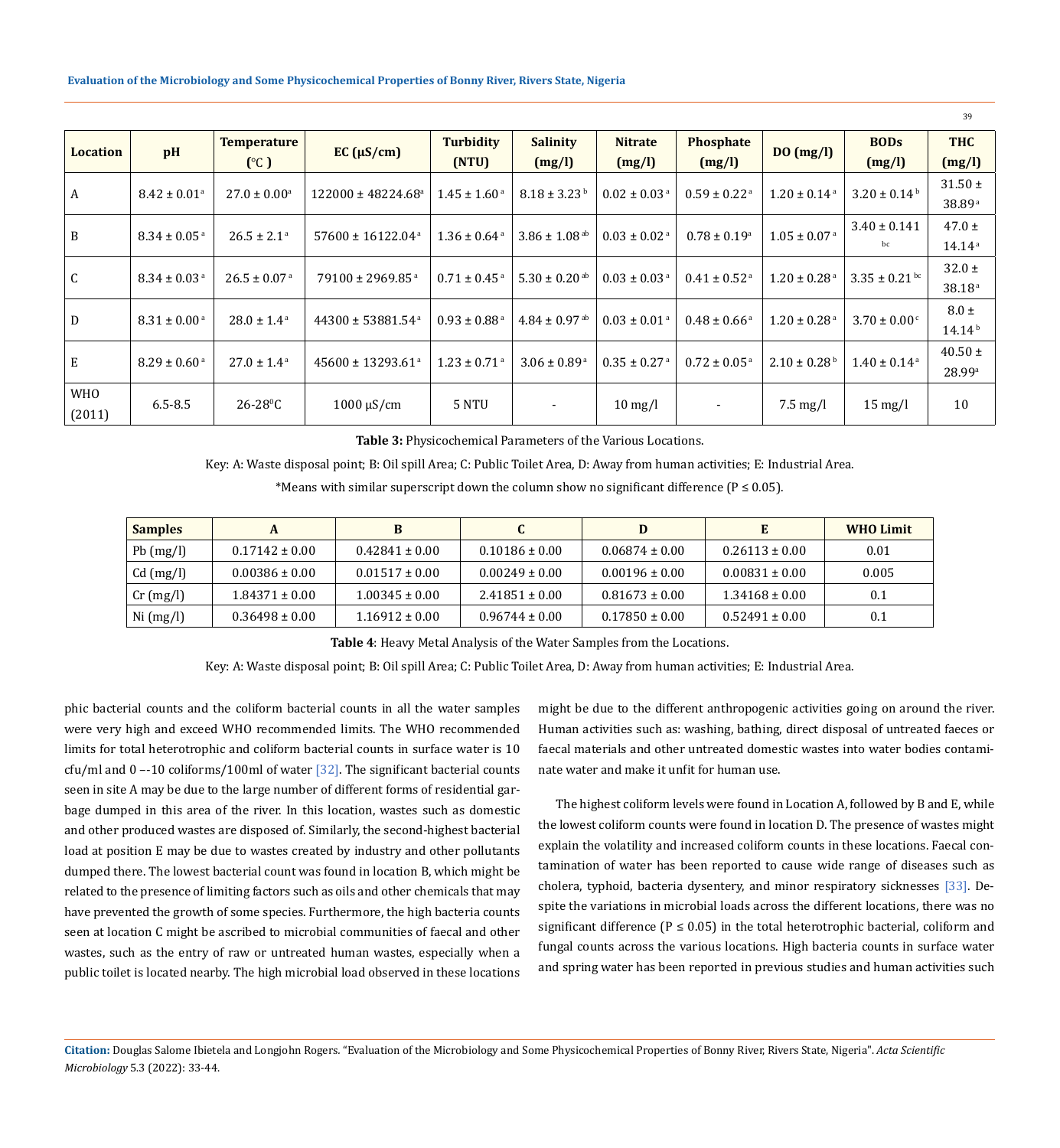as open defecation, washing, etc have been attributed as reasons behind the high bacterial load  $[24]$ . The high bacteria counts in this study, is in agreement with the results of Obire., *et al*. [24], who evaluated the impact of anthropogenic activities on the microbial quality of Azumini Odumanya stream, Port Harcourt.

The frequency of occurrence which showed that *Bacillus* spp were more frequent and dominant in all Locations could be due to their adaptation to extreme environments especially with the presence of endospores [22]. Microorganisms identified in this study varied based on their occurrence and this may be due to the different activities being carried out in the respective sample Locations. For instance, *Bacillus* sp which were more dominant in this study have been reported to thrive in the presence of hydrocarbon, thereby, utilizing it as source of carbon and energy  $[24]$ . Moreover, they may have been dispersed to other areas either by water current or direct discharge of wastes. Similarly, *E. coli* which was the second most occurring bacterial isolates was predominant in Locations A and C which are the waste disposal and public toilet points. *E. coli* which is the second most occurring bacterial isolate is used as an indicator organism to check if water body is contaminated with faecal material [33]. Thus, the presence of *E. coli* suggests that the water body may be contaminated with pathogens which could cause gastrointestinal diseases  $[22]$ . This explains why there were *Salmonella, Shigella, Klebsiella, Enterobacter* and other bacterial isolates in this water body studied. The microbial genera identified in this study agreed with those reported in previous studies on surface water  $[24]$ . The presence of these microorganisms in this water body is of public health concern as these bacterial genera may be pathogenic to those who consume the water or use the water for domestic and recreational purposes. *Salmonella* species are known to be implicated in diseases ranging from salmonellosis to typhoid illness, while *Shigella* sp causes shigellosis. Diseases that may be transmitted by the bacterial isolates identified in this study included: gastroenteritis, skin infections and respiratory infections. This agreed with the reports of Obire., *et al.* [11].

Locations C and E had the greatest fungal counts, followed by location A, while location D had the lowest fungal counts. *Aspergillus niger* had the highest frequency of occurrence while *Candida* sp had the least. The nutrients in the garbage that has collected in these sites might be the cause of the differences in fungus numbers between locations. These organisms get into the environment through decaying wood and produces large amount of spores [34].

Microalgae were also detected in the water bodies. Three microalgae belonging to *Closterium* sp, *Scenedesmus* sp and *Oscillatoria* sp. Microalgae are known as primary producers in water bodies and due to their importance as primary producers, they are usually found in the surface of water especially areas where oxygen is abundant [22]. Thus, the presence of these microalgae in these samples may be due to the high level of solutes or waste which had increased the nutrients concentration such as phosphates and nitrates in the water body. The low diversity of microalgae in this study may be attributed to the different anthropogenic activities as well as ecological factors of the water body. This agreed with previous study which reported that anthropogenic activities could alter microbial balance [33]. The study revealed fluctuations in distribution of microalgae,for instance, *Oscillatoria* sp which was the most occurring microalgae was not found in all the locations. This variation in distribution could be ascribed to differences in nutrient composition of the water samples, anthropogenic activities including other physical and chemical factors. This agreed with reports by Onwugbuta-Enyi., *et al.* [35] who reported that the variations that exist in microalgae distribution within different pond compartments is attributed to the physical, chemical and biological characteristics of the ponds. There are positive and negative effects attributed to the extensive growth of microalgae in water bodies. Some of the negative effects include the deterioration of water quality and health hazards which is as a result of toxin secretion by some species especially the cyanobacteria [36].

The results of the physicochemical parameters showed variations in all samples across the respective Locations. The pH of all the samples despite their fluctuations was all within the WHO limit of 6.5-8.5 [15]. The pH is a vital factor which influences the activities of living organisms [22]. Thus, pH values exceeding the optimum limit of an organism could have a detrimental effect on the organisms by affecting enzymatic activities. This could also cause fluctuations in microbial populations as observed in the various Locations. The pH values in this study  $(8.29 \pm 0.60$  to  $8.42 \pm 0.01)$ were higher than the value of 7.7 reported by Sikoki and Akpiri [37] of same water body.

The temperatures of the water fluctuated across the locations and were within the WHO limits. The fluctuations could also be the reason why there were variations in microbial counts across the locations. Temperature is a factor (abiotic factor) which influences enzymatic activities of microorganisms [22]. The electrical con-

**Citation:** Douglas Salome Ibietela and Longjohn Rogers*.* "Evaluation of the Microbiology and Some Physicochemical Properties of Bonny River, Rivers State, Nigeria". *Acta Scientific Microbiology* 5.3 (2022): 33-44.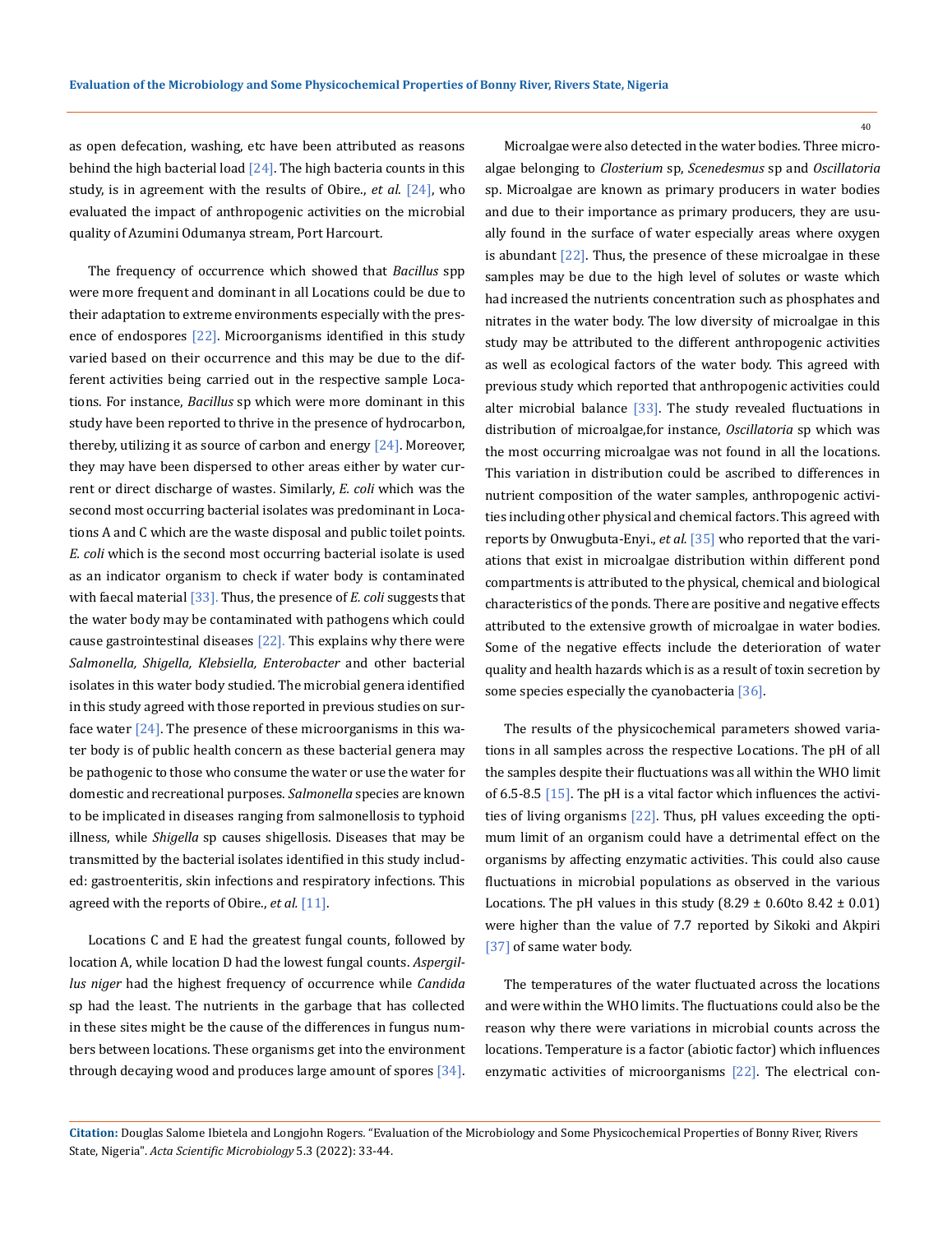ductivity, turbidity and saltiness were extremely high in Location A and this could be because of much disintegration of particles and squanders around here than other location. Conductivity is a measure of the conductance of an electric current in water. It relates closely to the total dissolved solids (mineral) content of water  $[8]$ . The high conductivity observed in location A could be due to additional dissolved solute, erosion, large volumes of waste disposed and large volumes of water from the sea [38].

Turbidity is a measure of suspended minerals, bacteria, plankton, and dissolved organic and inorganic substances and it is often associated with surface water sources. This parameter is important for photosynthetic aquatic organisms, as high turbidity affects light penetration into the water column. The values obtained for turbidity in the locations were within the WHO limits indicating that despite the turbulence of the water influenced by human activities, the water was still within acceptable limits. The presence of salts in the Bonny River may be due to dissolution of wastes, erosion and surface run off, ions and majorly from the proximity of the river to the sea. This agreed with Sikoki and Akpiri [37] who in a similar study attributed the saline nature of the Bonny River to be due to closeness to the sea.

The levels of BOD in the samples are within the WHO limits (15 mg/l). The BOD is the quantity of oxygen needed for microbial decomposition of organic materials  $[39]$ . These organic contaminants may enter the water body from municipal and industrial effluents due to urban life and many industrial establishments. These organic materials eventually get broken down by bacteria, which require oxygen for the decomposition process, leading to depletion of DO, hence the low DO content of the water.

Nitrate and phosphate concentrations in all locations were within the WHO limits. These inorganic elements are referred to as nutrient elements and their presence linked to anthropogenic sources such as organic and inorganic wastes associated with the presence of make-shift public conveniences scattered all over the area, soil run-off (as phosphorus bound in the soil will be released, fertilizers from farm lands), synthetic materials which contain organophosphates such as insecticides and livestock waste [22].

The total hydrocarbon content of the water body was high and exceeded the acceptable or permissible limit. Although there was no statistical difference in the THC values of locations: A, B, C and E but slight variations existed in the quantities obtained in the respective locations. The highest THC value which was recorded in location B could be attributed to the contamination of the area by hydrocarbon products due to oil spillage or movement of petroleum products. The low THC value recorded in location D was within the WHO permissible limits (10 mg/l) and this could be attributed to the fact that this area is void of human activities unlike other locations which is constantly under anthropogenic influence. Also, the high THC content obtained in this study could also be attributed to the discharged effluents and disposal of hydrocarbon contents into the water body including surface run offs from mechanic shops, from boats, vessels into the water body. Moreover, the water body serves as a means of transport, thus, leakages from boats could also contribute to the increased THC in the water bodies. This could also influence the microbial populations or the type of organisms especially in regions with higher THC. This observation is so because when oil is released into an environment, it results in selective enrichment of the microbial population, favouring the growth of those organisms that are able to use the pollutant as source of carbon and energy  $[40]$ . This statement agreed with the findings in this study which showed an increased bacterial population in Location B which had the highest THC.

The results of the heavy metals analysed showed that lower concentrations of all metals were observed in location D which is away from human activities, while higher concentrations were observed in location B. Only cadmium concentration obtained in locations A, C and E were within the WHO limits of 0.005 mg/l. Higher concentrations of lead, chromium and nickel which exceeded WHO permissible limits of 0.01, 0.1 and 0.1 mg/l, respectively [15], were recorded in all the samples. Adverse effects caused by Pb to aquatic organisms such as algae, benthic invertebrates, and embryos and fingerlings of freshwater fish and amphibians include: loss of sodium, reduced capability, developmental problems, and distorted algal growth. Pb can be absorbed from the skin, digestive and respiratory systems, resulting in adverse effects on the biological, neutrological, cognitive, urinary and cardiovascular functions in the body [41]. Cadmium plays important roles in surface water monitoring studies, due to its toxicity to fish and other aquatic organisms. This metal is widely found in the aquatic environment which bioaccumulates along the trophic levels, building up in the internal organs such as kidneys and livers in fish and has a very high carcinogenic effect on humans [37]. Cadmium can get into human body through the use of contaminated water that could lead

**Citation:** Douglas Salome Ibietela and Longjohn Rogers*.* "Evaluation of the Microbiology and Some Physicochemical Properties of Bonny River, Rivers State, Nigeria". *Acta Scientific Microbiology* 5.3 (2022): 33-44.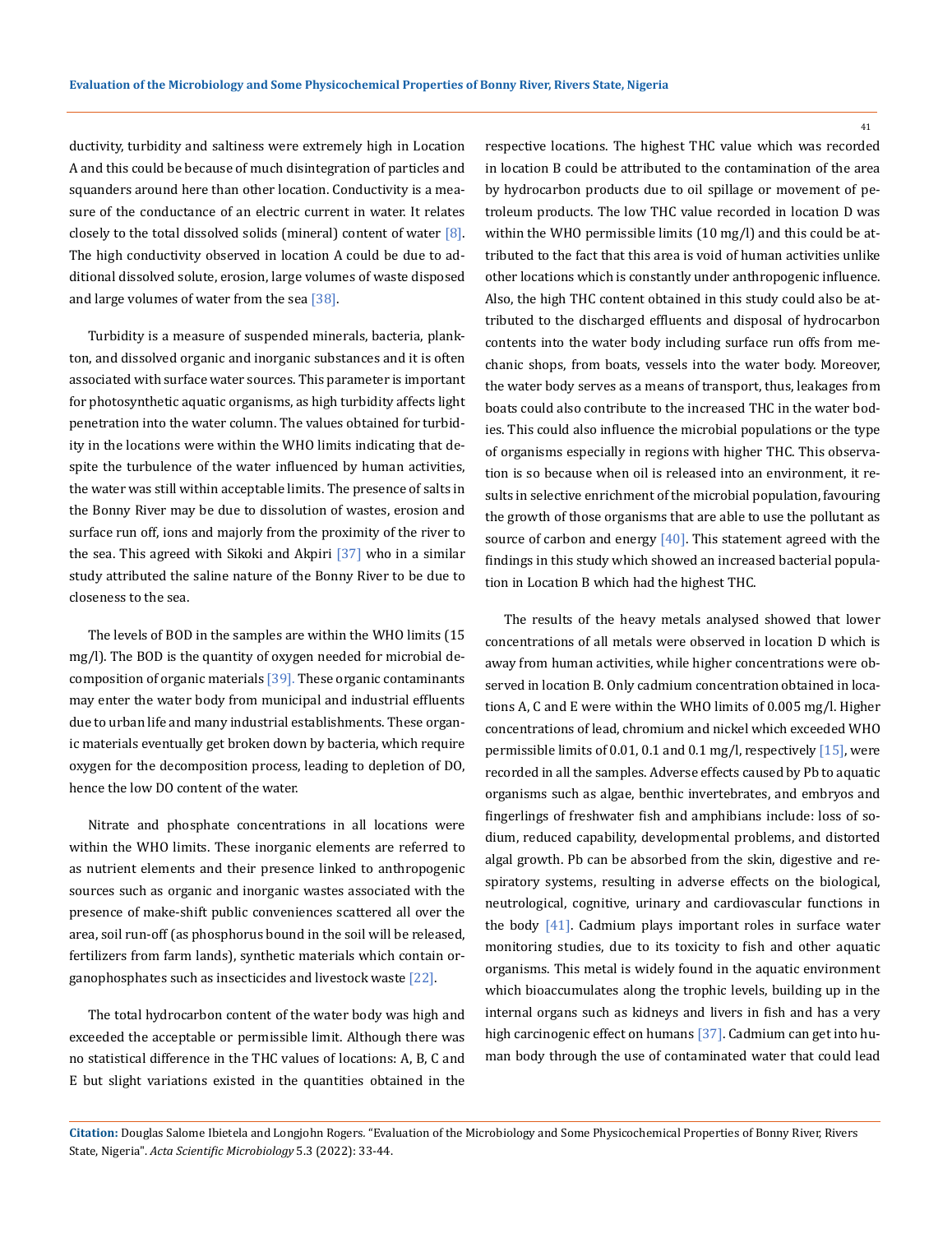to painful degenerative bone diseases, respiratory and digestive diseases and kidney failure  $[41, 42]$ . Chromium is naturally occurring heavy metal found in the sea water, earth crust and introduced from industrial activities releasing it to soil, air, surface and ground water; which could cause renal failure, dermal, gastrointestinal, respiratory, neurological and several other cancers when ingested through water and food by humans  $[43]$ . The WHO  $[15]$  also reported that chromium in its hexavalent form is a known carcinogen in humans, implicated in several health issues. Hence, the high values obtained from this study, may be detrimental to living things in that environment. Nickel is widely distributed in the environment found in soil, air and water. Elevated quantities found as a result of anthropogenic activities mostly from industrial waste, especially battery waste. Exposure to this heavy metal in man can result in respiratory, cardiovascular, renal, and nasal cancer  $[42]$ .

# **Conclusion**

The findings in this study on the evaluation of microbiological and some physicochemical parameters of Bonny River showed that the water body is polluted with microorganisms, especially bacteria from faecal origin, and the likelihood of the presence of pathogenic organisms. The presence of heavy metals associated with cancer and other health issues were found in high concentrations which is a clear indication of the pollution level. Thus, the water is not safe for both domestic and recreational activities without any form of treatment. Hence, there is need for regular monitoring of the water body and public enlightenment of the populace on the dangers of direct disposal of these wastes into water bodies.

# **Bibliography**

- 1. Izah S C., *et al*[. "A Review on Heavy Metal Concentration in](https://link.springer.com/article/10.1007/s12403-016-0195-9)  [Potable Water Sources in Nigeria: Human Health Effects and](https://link.springer.com/article/10.1007/s12403-016-0195-9)  [Mitigating Measures".](https://link.springer.com/article/10.1007/s12403-016-0195-9) *EXP Health* 8 (2016): 285-304.
- 2. [Akpan D and Ajayi O. "Adverse Effect of Water Contamination](C://Users/ActaProof/Downloads/33518-36465-1-PB.pdf)  [or Pollution to Human Health and Safety in the Nigeria Delta-](C://Users/ActaProof/Downloads/33518-36465-1-PB.pdf)[Nigeria: An Environmental Case Study".](C://Users/ActaProof/Downloads/33518-36465-1-PB.pdf) *Journal of Environ[ment and Earth Science](C://Users/ActaProof/Downloads/33518-36465-1-PB.pdf)* 6.10 (2016): 91-94.
- 3. Obire O., *et al*. "Evaluation of the Impact of Anthropogenic Activities on the Microbiological Quality of Azumini Odumanya Stream, Port Harcourt, Nigeria". *International Journal of Current Microbiology and Applied Sciences* 10.7 (2021): 143-153.
- 4. Zhang Z., *et al*[. "Surface water quality and its control in a river](https://pubmed.ncbi.nlm.nih.gov/20674147/)  [with intensive human impacts--a case study of the Xiangjiang](https://pubmed.ncbi.nlm.nih.gov/20674147/)  River, China". *[Journal of Environmental Management](https://pubmed.ncbi.nlm.nih.gov/20674147/)* 91.12 [\(2010\): 2483-2490.](https://pubmed.ncbi.nlm.nih.gov/20674147/)
- 5. Wandiga SO. "Water Quality Issues in African Rivers, University of Nairobi, Department of Chemistry, Nairobi, Kenya" (2010).
- 6. [Ross N. "World water quality facts and statistics". Annual Wa](Http://pacinst.org/reports/water_quality/water_quality_facts_and_stats.pdf)[ter Review, World Water Day 2010, Clean Water for a Healthy](Http://pacinst.org/reports/water_quality/water_quality_facts_and_stats.pdf)  [World, Pacific Institute \(2010\).](Http://pacinst.org/reports/water_quality/water_quality_facts_and_stats.pdf)
- 7. UN-Waters. "World water development report 3, Case study volume: Facing the challenges, Case of Cameron, Sudan, Swaziland, Tunisia and Zambia" 1 (2009): 8-12.
- 8. Thembeka S N. "Evaluation of the status of water quality of the great Usuthu River, Swaziland". A thesis submitted for the Master of Science Degree in Integrated Water Resources Management at the University of Zimbabwe (2016).
- 9. Ollis DJ., *et al*[. "Bio assessment of the ecological integrity of](https://www.tandfonline.com/doi/abs/10.2989/16085910609503892)  [river ecosystem using macroinvertebrates: an overview with a](https://www.tandfonline.com/doi/abs/10.2989/16085910609503892)  focus on South Africa". *[African Journal of Aquatic Science](https://www.tandfonline.com/doi/abs/10.2989/16085910609503892)* 31.2 [\(2006\): 205-227.](https://www.tandfonline.com/doi/abs/10.2989/16085910609503892)
- 10. Onojake MC., *et al*. "Surface water characteristics and trace metals level of the Bonny/New Calabar River Estuary, Niger Delta, Nigeria". *Applied Water Science* 7 (2017): 951-959.
- 11. Obire O., *et al*[. "Impact of Fertilizer Plant Effluent on Water](http://www.bioline.org.br/pdf?st08013)  Quality". *[International Journal of Environmental Science and](http://www.bioline.org.br/pdf?st08013)  Technology* [5.1 \(2008\): 107-118.](http://www.bioline.org.br/pdf?st08013)
- 12. Ekpo S. "Environmental Impacts of Petroleum Exploration in Nigeria". *International Journal of Environmental issues* 7 (2010): 1.
- 13. [Bayoumi H A F and Patko I. "Ecological monitoring of Danube](https://thescipub.com/abstract/ajessp.2012.202.211)  [water quality in Budapest region".](https://thescipub.com/abstract/ajessp.2012.202.211) *American Journal of Envi[ronmental Sciences](https://thescipub.com/abstract/ajessp.2012.202.211)* 8 (2012): 202-211.
- 14. Peka´rova´ P., *et al*[. "Prediction of water quality in the Danube](https://www.researchgate.net/publication/40622246_Prediction_of_Water_Quality_in_the_Danube_River_Under_extreme_Hydrological_and_Temperature_Conditions)  [River under extreme hydrological and temperature condi](https://www.researchgate.net/publication/40622246_Prediction_of_Water_Quality_in_the_Danube_River_Under_extreme_Hydrological_and_Temperature_Conditions)tions". *[Journal of Hydrology and Hydromechanics](https://www.researchgate.net/publication/40622246_Prediction_of_Water_Quality_in_the_Danube_River_Under_extreme_Hydrological_and_Temperature_Conditions)* 57 (2009): [3-15.](https://www.researchgate.net/publication/40622246_Prediction_of_Water_Quality_in_the_Danube_River_Under_extreme_Hydrological_and_Temperature_Conditions)
- 15. WHO. "Guidelines for drinking-water quality". 4<sup>th</sup> edn. Geneva, Switzerland (2011).

**Citation:** Douglas Salome Ibietela and Longjohn Rogers*.* "Evaluation of the Microbiology and Some Physicochemical Properties of Bonny River, Rivers State, Nigeria". *Acta Scientific Microbiology* 5.3 (2022): 33-44.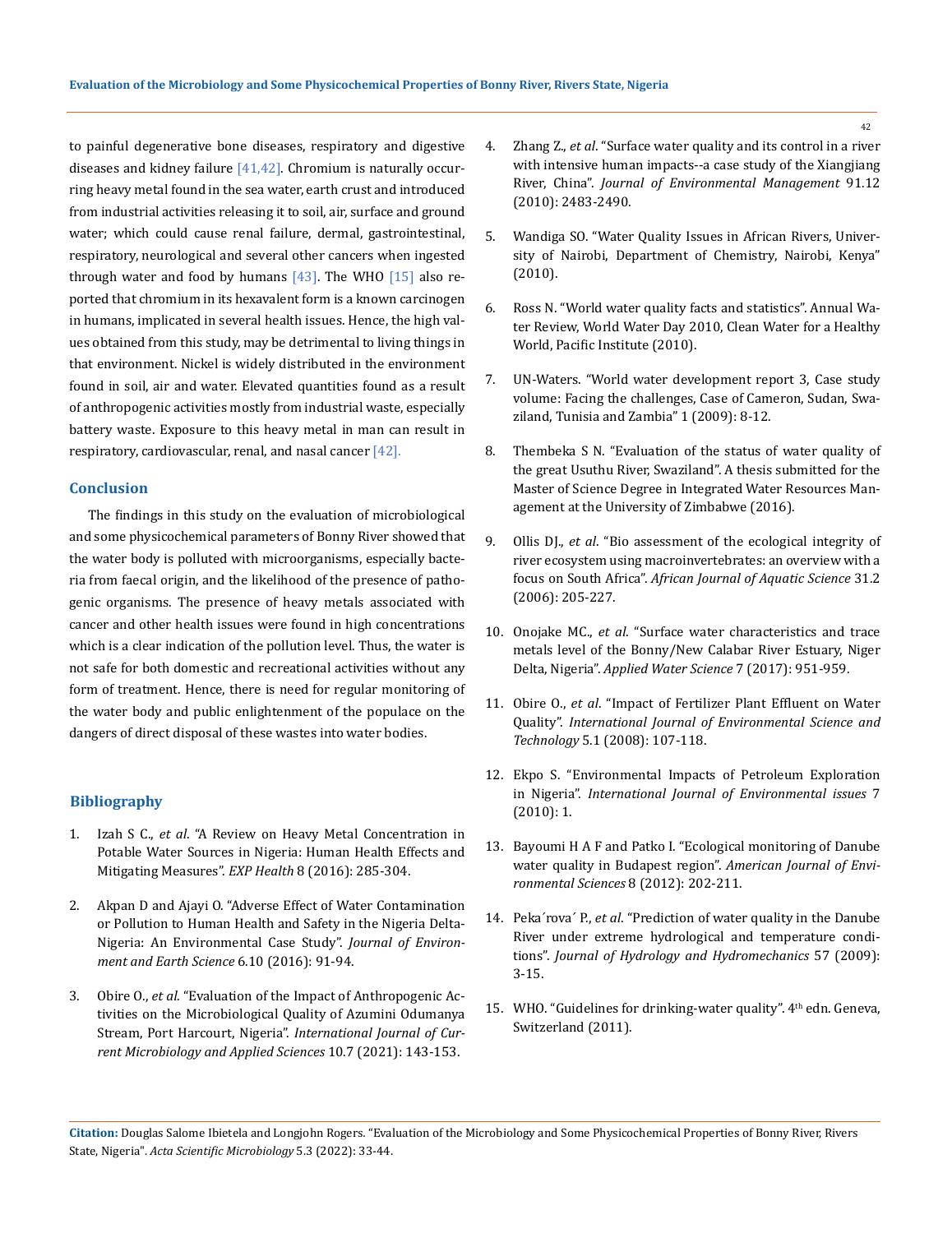- 16. Bonetta S., *et al*. "Development of a PCR protocol for the detection of Escherichia coli O157:H7 and Salmonella spp. in surface water". *Environmental Monitoring and Assessment* 177 (2011): 493-503.
- 17. Zarazua G., *et al*[. "Analysis of total and dissolved heavy metals](https://www.researchgate.net/publication/229408103_Analysis_of_total_and_dissolved_heavy_metals_in_surface_water_of_a_Mexican_polluted_river_by_total_reflection_X-ray_fluorescence_spectrometry)  [in surface water of a Mexica polluted river by Total Reflection](https://www.researchgate.net/publication/229408103_Analysis_of_total_and_dissolved_heavy_metals_in_surface_water_of_a_Mexican_polluted_river_by_total_reflection_X-ray_fluorescence_spectrometry)  [X-ray Fluorescence Spectrometry".](https://www.researchgate.net/publication/229408103_Analysis_of_total_and_dissolved_heavy_metals_in_surface_water_of_a_Mexican_polluted_river_by_total_reflection_X-ray_fluorescence_spectrometry) *Spectrochimica Acta Part B: [Atomic Spectroscopy](https://www.researchgate.net/publication/229408103_Analysis_of_total_and_dissolved_heavy_metals_in_surface_water_of_a_Mexican_polluted_river_by_total_reflection_X-ray_fluorescence_spectrometry)* 61 (2006): 1180-1184.
- 18. Nicolau R., *et al*[. "Transfer of nutrients and labile metals from](https://pubmed.ncbi.nlm.nih.gov/16213558/)  [the continent to the sea by a small Mediterranean river".](https://pubmed.ncbi.nlm.nih.gov/16213558/) *Chemosphere* [63 \(2006\): 469-476.](https://pubmed.ncbi.nlm.nih.gov/16213558/)
- 19. Opuenebo BO. "A Partnership Framework for Managing an Emerging Urban Region: The Bonny Experiment in Rivers State, Nigeria". 40<sup>th</sup> ISoCaRP Congress (2004).
- 20. [Jamabo N and Chinda A. "Aspects of the ecology of Tympanoto](https://www.researchgate.net/publication/42831795_Aspects_of_the_Ecology_of_Tympanotonus_fuscatus_var_fuscatus_Linnaeus_1758_in_the_Mangrove_Swamps_of_the_Upper_Bonny_River_Niger_Delta_Nigeria)[nus fuscatus var fuscatus \(Linnaeus, 1758\) in the mangrove](https://www.researchgate.net/publication/42831795_Aspects_of_the_Ecology_of_Tympanotonus_fuscatus_var_fuscatus_Linnaeus_1758_in_the_Mangrove_Swamps_of_the_Upper_Bonny_River_Niger_Delta_Nigeria)  [swamps of the upper Bonny River, Niger Delta, Nigeria".](https://www.researchgate.net/publication/42831795_Aspects_of_the_Ecology_of_Tympanotonus_fuscatus_var_fuscatus_Linnaeus_1758_in_the_Mangrove_Swamps_of_the_Upper_Bonny_River_Niger_Delta_Nigeria) *Cur[rent Research Journal of Biological Science](https://www.researchgate.net/publication/42831795_Aspects_of_the_Ecology_of_Tympanotonus_fuscatus_var_fuscatus_Linnaeus_1758_in_the_Mangrove_Swamps_of_the_Upper_Bonny_River_Niger_Delta_Nigeria)* 2 (2010): 42-47.
- 21. Bolaji B B., *et al*[. "Human Health Impact of Natural and Artifi](https://www.mdpi.com/2078-1547/6/2/244)[cial Radioactivity Levels in the Sediments and Fish of Bonny](https://www.mdpi.com/2078-1547/6/2/244)  [Estuary, Niger Delta, Nigeria".](https://www.mdpi.com/2078-1547/6/2/244) *Challenges* 6 (2015): 244-257.
- 22. Prescott LM., *et al*. "Microbiology, (9th Edition)". London: WMC Brown Publishers (2011).
- 23. [Adejuwo J O and Adelakun M A. "Physiochemical and Bacte](https://academicjournals.org/article/article1379510335_Adejuwon%20and%20Adelakun.pdf)[riological Analysis of Surface Water in Ewekoro Local Govern](https://academicjournals.org/article/article1379510335_Adejuwon%20and%20Adelakun.pdf)[ment Area of Ogun State, Nigeria: Case Study of Lala, Yobo and](https://academicjournals.org/article/article1379510335_Adejuwon%20and%20Adelakun.pdf)  Agodo Rivers". *[International Journal of Water Resources and](https://academicjournals.org/article/article1379510335_Adejuwon%20and%20Adelakun.pdf)  [Environmental Engineering](https://academicjournals.org/article/article1379510335_Adejuwon%20and%20Adelakun.pdf)* 4.3 (2012): 6672.
- 24. Obire O., *et al*. "Evaluation of the Impact of Anthropogenic Activities on the Microbiological Quality of Azumini Odumanya Stream, Port Harcourt, Nigeria". *International Journal of Current Microbiology and Applied Sciences* 10.7 (2021): 143-153.
- 25. [Douglas S I and Robinson V k. "Indoor Microbiological Air](https://www.researchgate.net/publication/331178453_Indoor_Microbiological_Air_Quality_in_Some_Wards_of_a_Tertiary_Health_Institution_in_Port_Harcourt_Nigeria)  [Quality in Some Wards of a Tertiary Health Institution in Port](https://www.researchgate.net/publication/331178453_Indoor_Microbiological_Air_Quality_in_Some_Wards_of_a_Tertiary_Health_Institution_in_Port_Harcourt_Nigeria)  Harcourt, Nigeria". *[Journal of Pharmacy and Biological Sciences](https://www.researchgate.net/publication/331178453_Indoor_Microbiological_Air_Quality_in_Some_Wards_of_a_Tertiary_Health_Institution_in_Port_Harcourt_Nigeria)* [14 \(2019\): 44-50.](https://www.researchgate.net/publication/331178453_Indoor_Microbiological_Air_Quality_in_Some_Wards_of_a_Tertiary_Health_Institution_in_Port_Harcourt_Nigeria)
- 26. Sarah K., *et al*. "Descriptions of Medical Fungi (3rd edn)". (2016): 113-155.
- 27. Vuuren SJ., *et al*. "Easy identification of the most common freshwater algae: a guide for the identification of microscopic algae in South African freshwaters". ISBN 0-621-35471-6. © North-West University and Department of Water Affairs and Forestry (2006).
- 28. Cheesbrough M. "District laboratory practice in tropical countries". Cambridge University Press (2006).
- 29. Holt J G., *et al*. "Bergey's manual of determinative bacteriology" (1994).
- 30. American Public Health Association, (APHA). "Standard methods for the examination of water and wastewater". 20<sup>th</sup> Ed, APHA, Washington D.C (2008).
- 31. Sriadibhatla S S. "Analysis of Water Samples for heavy metal pollutants". *International Journal of Environment, Ecology, Family and Urban Studies (IJEEFUS)* 3.1 (2013): 127-132.
- 32. World Health Organization. "WHO estimates of the global burden of foodborne diseases. A report by the Foodborne Disease Burden Epidemiology Reference Group 2007-2015". Geneva, Switzerland (2015).
- 33. Obire O., *et al*[. "Bacteriological Water Quality of Elechi Creek in](https://www.researchgate.net/publication/257526955_Bacteriological_Water_Quality_of_Elechi_Creek_in_Port_Harcourt_J_Appl_Environ_Mgt_91_79_-_84)  Port Harcourt, Nigeria". *[Journal of Applied Science and Environ](https://www.researchgate.net/publication/257526955_Bacteriological_Water_Quality_of_Elechi_Creek_in_Port_Harcourt_J_Appl_Environ_Mgt_91_79_-_84)[mental Management](https://www.researchgate.net/publication/257526955_Bacteriological_Water_Quality_of_Elechi_Creek_in_Port_Harcourt_J_Appl_Environ_Mgt_91_79_-_84)* 9.1 (2005): 79-84.
- 34. Douglas S I., *et al*[. "Tolerance of Some Soil Fungi to the Content](https://www.researchgate.net/publication/347111810_Tolerance_of_Some_Soil_Fungi_to_the_Content_of_Deep_Cycle_Battery_and_Their_Bioremediation_Potential)  [of Deep Cycle Battery and Their Bioremediation Potential".](https://www.researchgate.net/publication/347111810_Tolerance_of_Some_Soil_Fungi_to_the_Content_of_Deep_Cycle_Battery_and_Their_Bioremediation_Potential)  *[South Asian Journal of Research in Microbiology](https://www.researchgate.net/publication/347111810_Tolerance_of_Some_Soil_Fungi_to_the_Content_of_Deep_Cycle_Battery_and_Their_Bioremediation_Potential)* 8.1 (2020): [34-46.](https://www.researchgate.net/publication/347111810_Tolerance_of_Some_Soil_Fungi_to_the_Content_of_Deep_Cycle_Battery_and_Their_Bioremediation_Potential)
- 35. Onwubguta-Enyi J., *et al*[. "Water quality of Bodo Creek in](https://www.researchgate.net/publication/242404239_Water_Quality_of_Bodo_Creek_in_the_Lower_Niger_Delta_Basin)  the Niger Delta Basin". *[Advances in Environmental Biology](https://www.researchgate.net/publication/242404239_Water_Quality_of_Bodo_Creek_in_the_Lower_Niger_Delta_Basin)* 2 [\(2008\): 132-136.](https://www.researchgate.net/publication/242404239_Water_Quality_of_Bodo_Creek_in_the_Lower_Niger_Delta_Basin)
- 36. Hikmet K., *et al*[. "Microalgae toxins: characteristics and impor](https://www.ajol.info/index.php/ajb/article/view/15036)tance". *[African Journal of Biotechnology](https://www.ajol.info/index.php/ajb/article/view/15036)* 3.12 (2008): 667-674.
- 37. Sikoki M D and Akpiri O U. "Surface water characteristics and trace metals level of the Bonny / New Calabar River Estuary, Niger Delta, Nigeria". *Applied Water Science* 7.2 (2017): 951- 959.
- 38. [Osumanu. "Assessment of the Water Quality Index of Otamiri](https://thescipub.com/pdf/pisp.2010.102.109.pdf)  [and Oramiriukwa Rivers".](https://thescipub.com/pdf/pisp.2010.102.109.pdf) *Physics International* 1.2 (2010): [102-109.](https://thescipub.com/pdf/pisp.2010.102.109.pdf)
- 39. Graves R E., *et al*. "Composting in Part 637 Environmental Engineering National Engineering Handbook. United States Department of Agriculture Natural Resources Conservation Service". *Pennysylvania State* 31 (2000): 68.
- 40. Chikere C B and Ekwuabu CB. "Molecular characterization of autochthonous hydrocarbon utilizing bacteria in oil-polluted sites at Bodo Community, Ogoniland, Niger Delta, Nigeria". *Nigerian Journal of Biotechnology* 27 (2014): 28-33.

**Citation:** Douglas Salome Ibietela and Longjohn Rogers*.* "Evaluation of the Microbiology and Some Physicochemical Properties of Bonny River, Rivers State, Nigeria". *Acta Scientific Microbiology* 5.3 (2022): 33-44.